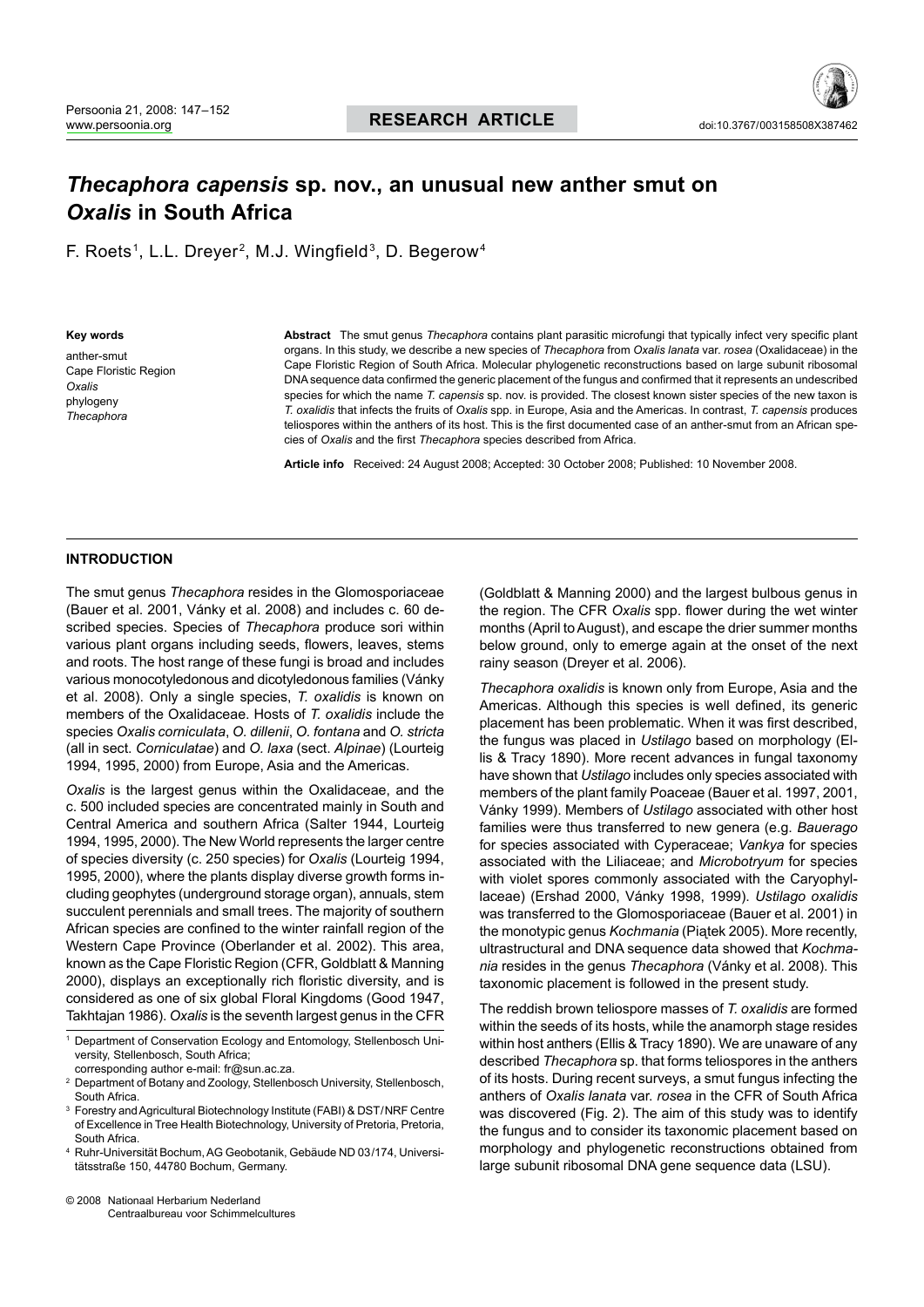## **MATERIALS AND METHODS**

#### **Specimens**

Individuals of O. lanata var. rosea infected with an unidentified smut fungus were collected from the Jonkershoek Forestry Reserve (Assegaaibos area), Stellenbosch, South Africa during the course of botanical surveys in July and August 2007. Infections of anther smut were found on four specimens of O. lanata var. rosea. To obtain fresh material for analysis, whole plants were collected, potted and maintained under nursery conditions (reference number MO211) in the Stellenbosch Botanical Garden, University of Stellenbosch, Stellenbosch, South Africa. Herbarium specimens of the teliospores of the unknown fungus were deposited in the herbarium of the National Collection of Fungi, Pretoria, South Africa (PREM) and Herbarium Ustilaginales Vánky (HUV), Tübingen, Germany (Table 1).

Table 1 List of isolates and LSU sequences used in this phylogenetic study with GenBank accession numbers. Isolates obtained in the present study are indicated in **bold** 

| Species                  | Voucher <sup>a</sup> | GenBank<br>acc. no. | Reference              |
|--------------------------|----------------------|---------------------|------------------------|
| Doassansiopsis deformans | MP 2066              | AF009849            | Begerow et al. 1997    |
| Sporisorium sorghi       | MP 2036a             | AF009872            | Begerow et al. 1997    |
| Thecaphora affinis       | TUB 015855           | EF647747            | Vánky et al. 2008      |
| T. alsinearum            | <b>HUV 10535</b>     | EF200057            | Vánky & Lutz 2007      |
|                          | <b>HUV 11533</b>     | EF200058            | Vánky & Lutz 2007      |
| T. amaranthi             | <b>HUV 15882</b>     | AF009873            | Begerow et al. 1997    |
|                          | <b>HUV 20727</b>     | EF200038            | Vánky & Lutz 2007      |
| T. capensis              | <b>HUV 21531</b>     |                     |                        |
|                          | <b>PREM 60075</b>    | EU660478            | This study             |
|                          | <b>PREM 60076</b>    | EU660479            |                        |
|                          | <b>PREM 60077</b>    | EU660480            |                        |
|                          | <b>PREM 60078</b>    | EU660481            |                        |
| T. haumanii              | <b>HUV 19965</b>     | EF647749            | Vánky et al. 2008      |
| T. hedysari              | <b>HUV 13620</b>     | EF647750            | Vánky et al. 2008      |
| T. hennenea              | <b>HUV 14434</b>     | EF200039            | Vánky & Lutz 2007      |
| T. italica               | <b>HUV 20344</b>     | EF200050            | Vánky & Lutz 2007      |
|                          | HUV 20345            | EF200051            | Vánky & Lutz 2007      |
| T. lathyri               | <b>HUV 11020</b>     | EF647748            | Vánky et al. 2008      |
| T. leptidium             | <b>HUV 5916</b>      | EF647745            | Vánky et al. 2008      |
| T. melandrii             | <b>HUV 13273</b>     | EF200048            | Vánky & Lutz 2007      |
|                          | <b>HUV 12677</b>     | EF200049            | Vánky & Lutz 2007      |
| T. oxalidis              | TUB 015854           | EF647746            | Vánky et al. 2008      |
| T. polymniae             | <b>HUV 17240</b>     | EF647751            | Vánky et al. 2008      |
| T. saponariae            | <b>HUV 15015</b>     | EF200042            | Vánky & Lutz 2007      |
|                          | TUB 012794           | EF200041            | Vánky & Lutz 2007      |
| T. schwartzmaniana       | <b>HUV 21117</b>     | EF647752            | Vánky et al. 2008      |
| T. seminis-convolvuli    | GD 1391              | AF009874            | Begerow et al. 1997    |
| T. solani                | TS <sub>5</sub>      | AY344049            | Andrade et al. unpubl. |
|                          | <b>TS 22</b>         | AY344054            | Andrade et al. unpubl. |
| T. spilanthis            | <b>HUV 21043</b>     | EF647753            | Vánky et al. 2008      |
|                          | AFTOL 1913           | DQ832241            | Matheny et al. 2006    |
| T. thlaspeos             | TUB 015857           | EF647754            | Vánky et al. 2008      |
| Urocystis colchici       | AFTOL 1647           | DQ838576            | Matheny et al. 2006    |

<sup>a</sup> Acronyms: AFTOL = Assembling the Fungal Tree Of Life, http://aftol.org; GD = G. Dem; HUV = Herbarium Ustilaginales Vánky, Tübingen, Germany; MP = M. Piepenbring; TS = Instituto de Investigaciones Agropecuarias, Centro Regional de Investigación Carillanca, Chile; TUB = Herbarium of the Spezielle Botanik/Mykologie, Eberhard-Karls-Universität Tübingen, Germany; PREM = National Collection of Fungi, Pretoria, South Africa

## **DNA** phylogeny

Teliospores of the unknown fungus did not germinate on artificial media and DNA isolations were made directly from naturally infected tissue. Genomic DNA was extracted from fungal teliospores using a Sigma GenElute™ plant genomic DNA miniprep kit (Sigma-Aldrich Chemie CMBH, Steinheim, Germany) according to the manufacturer's protocol. The primers LROR and LR5 (www.biology.duke.edu/fungi/mycolab/primers.htm) were used to amplify the nuclear LSU rDNA gene region. PCR reaction volumes (50 µL) consisted of: 32.5 µL ddH<sub>2</sub>O, 1 µL DNA, 5  $\mu$ L (10 $\times$ ) reaction buffer (Super-Therm, JMR Holdings, USA), 5 µL MgCl<sub>3</sub>, 5 µL dNTP (10 mM of each nucleotide), 0.5 µL (10 mM) of each primer and 0.5 µL Super-Therm Tag polymerase (JMR Holdings, USA). DNA fragments were amplified using a Gene Amp®, PCR System 2700 thermal cycler (Applied Biosystems, Foster City, USA). PCR reaction conditions were: an initial denaturation step of 2 min at 95 °C followed by 35 cycles of 30 s denaturation at 95 °C, 30 s annealing at 55 °C and 1 min elongation at 72 °C. The PCR process terminated with a final elongation step of 8 min at 72 °C. Amplified PCR products were cleaned using the Wizard® SV gel and PCR clean-up system (Promega, Madison, Wisconsin, USA) following the manufacturer's protocols. Purified fragments were sequenced using a Big Dye™ Terminator v. 3.0 cycle sequencing premix kit (Applied Biosystems). The fragments were analysed on an ABI PRISIM™ 3100 Genetic Analyser (Applied Biosystems).

The sequence data obtained were compared with accessions acquired from the NCBI's GenBank nucleotide database (www. ncbi.nlm.nih.gov) using a parsimony, likelihood and Bayesian approach (Table 1). The species Doassansiopsis deformans, Sporisorium sorghi and Urocystis colchici were chosen as outgroup based on results of previous analyses (Vánky et al. 2008). Sequences were automatically aligned using the Clustal X (1.81) software package. For parsimony, a heuristic search (5 000 random addition sequence replicates) using the Phylogenetic Analysis Using Parsimony (PAUP), v. 4.0 beta 10 software package (Swofford 2000) was performed with treebisection-reconnection (TBR) branch swapping and characters treated as unordered and equally weighted. Starting trees were obtained through step-wise addition. All most parsimonious trees were combined into a consensus tree. One tree was saved per replicate to facilitate an optimal search of tree space. A total of 5 000 bootstrap replicates (Felsenstein 1985) were performed with the simple-stepwise addition option in order to estimate confidence levels.

For maximum likelihood analysis, likelihood settings were set to the GTR+I+G model as determined by Akaike Information Criteria (AIC) in Modeltest 3.06 (Posada & Crandall 1998). The data were analysed using a genetic algorithm to find the trees with the highest likelihood in the software program GARLI v. 0.951 (Zwickl 2006) using default values. Confidence values were estimated using bootstrap analysis (100 replicates), which were summarized as a 50 % majority rule consensus tree in PAUP.

Bayesian phylogenetic inference was implemented using the GTR+I+G (shape parameter with 4 rate categories) model and the Markov Chain Monte Carlo technique in the software package MrBayes v. 3.1.2 (Ronguist & Huelsenbeck 2003). Two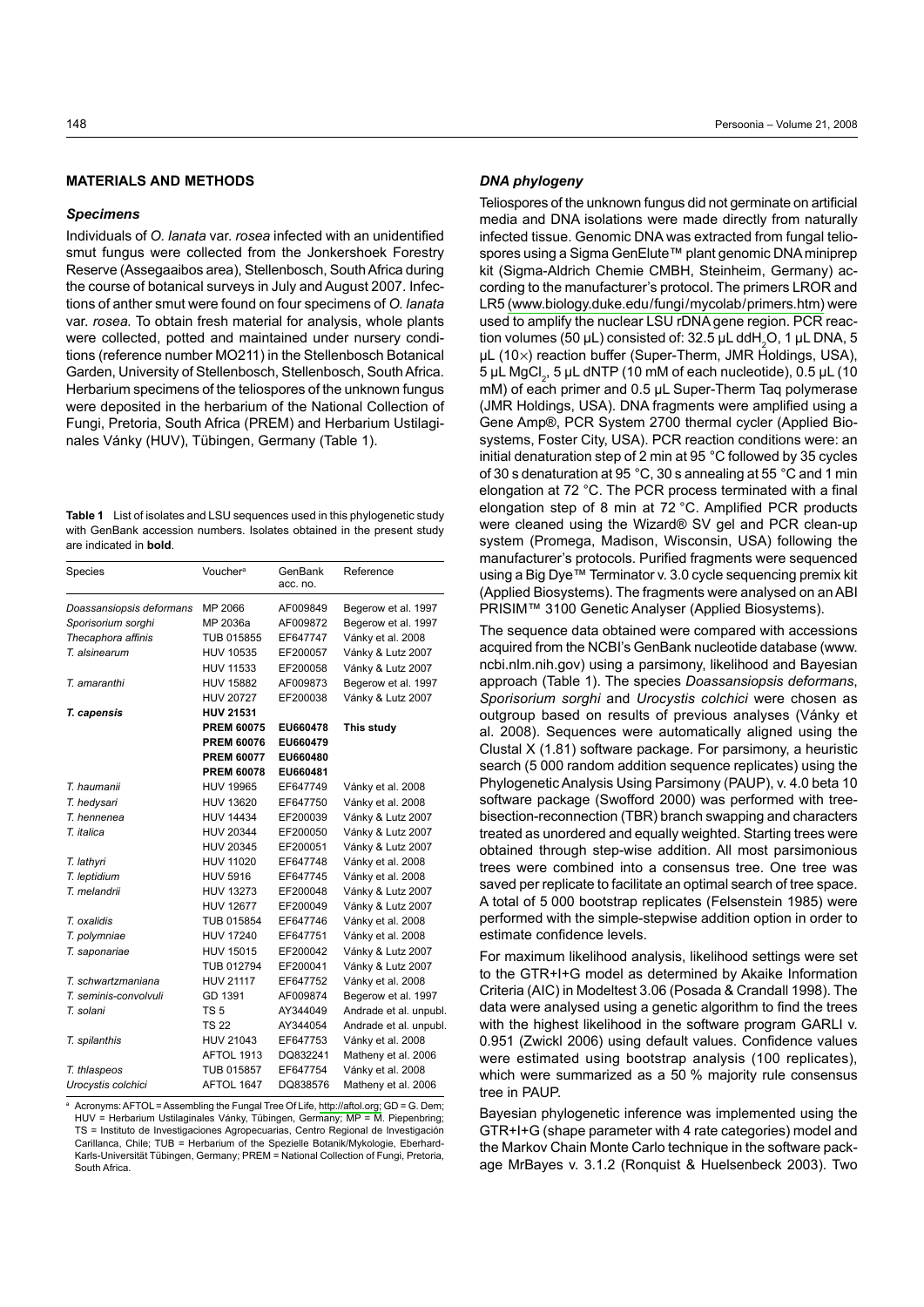

with strong support using model based methods and moderate support for parsimony analysis (parsimony bootstrap between 70 and 80).

independent Markov chains of 5 000 000 generations each (sample frequency of 500) were initiated from a random starting tree. The first 500 000 generations were discarded as burnin and the remaining trees were pooled into a 50 % majority rule consensus tree. Bayesian analyses were repeated five times for improved sampling of tree space and to guard against local optima in searches.

## **Morphology**

Teliospores of the unknown fungus and T. oxalidis (Herbarium of Dominik Begerow, reference number 684) were collected from infected plant organs and mounted in lactophenol on microscope slides and studied using a Nikon Eclipse E600 light microscope (Nikon Corporation, Tokyo, Japan) with differential interference contrast. Photographic images were captured

using a Nikon DXM1200 digital camera (Nikon Corporation, Tokyo, Japan). In addition, spores were studied with a Leo 1430 VP7 scanning electron microscope (SEM, Leo Electronic Systems, Cambridge, UK). For SEM, spores were mounted on brass stubs using double-sided carbon tape, sputter coated with gold-palladium and viewed using standard methods. Measurements ( $n = 50$ ) of all taxonomically informative characters were made.

EF647747 Thecaphora affinis

## **RESULTS**

#### **DNA phylogeny**

The aligned LSU rDNA sequence data matrix contained 32 taxa (including outgroups) and 1034 characters. Of these, 144 characters were parsimony informative and 137 were parsimony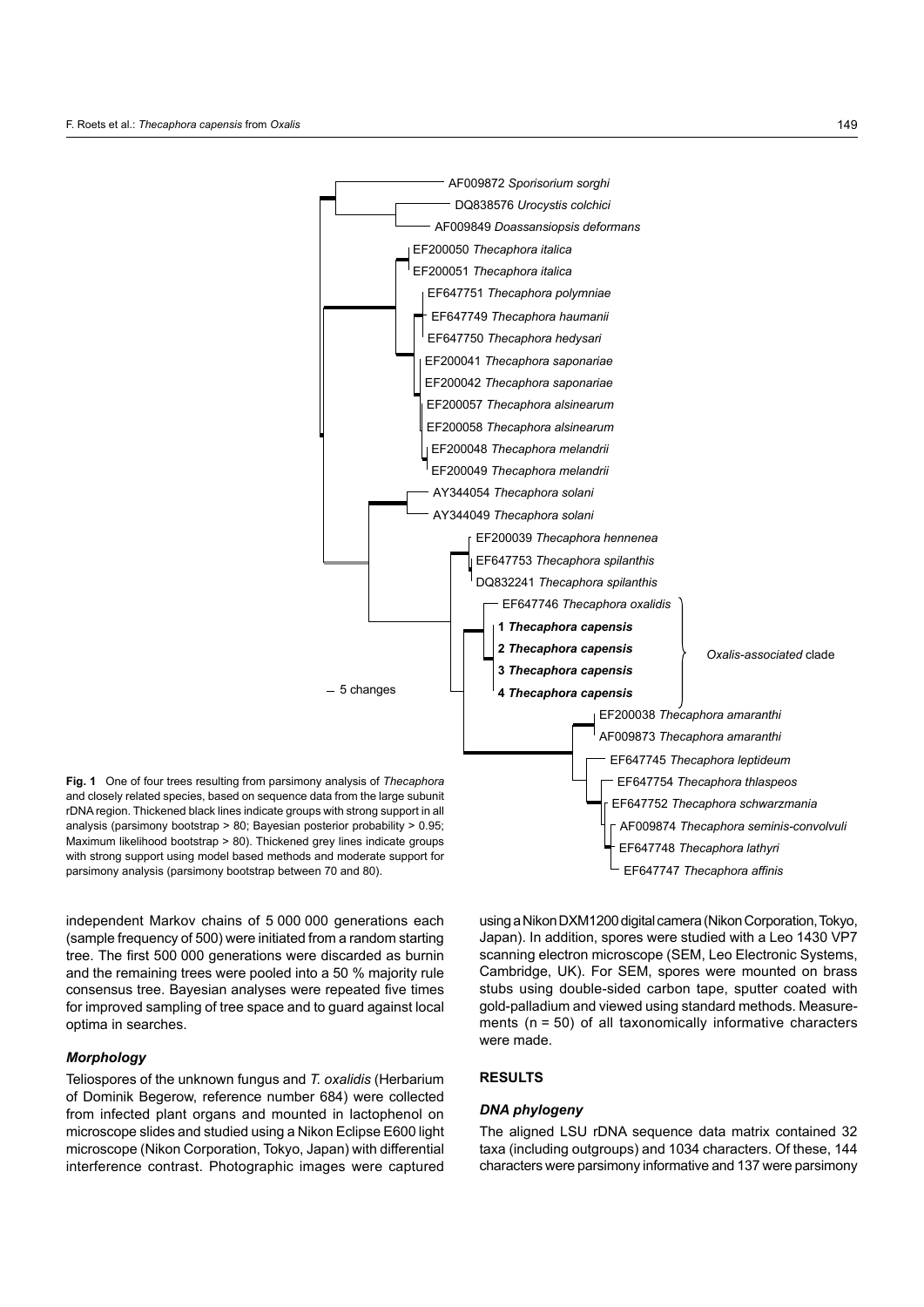

Fig. 2 Light and electron micrographs of Thecaphora capensis and T. oxalidis on Oxalis sp. a. Healthy O. lanata var. rosea flower; b. Oxalis lanata flower showing mass of T. capensis teliospores replacing pollen in anthers; c. close-up of healthy anthers (petals removed); d. close-up of infected anthers (petals removed); e. light micrograph of T. capensis teliospores mounted in lactophenol; f, g. scanning electron micrographs of T. capensis teliospores; h. light micrograph of T. oxalidis teliospores mounted in lactophenol; i, j. scanning electron micrographs of T. oxalidis teliospores. - Scale bars = 10 µm.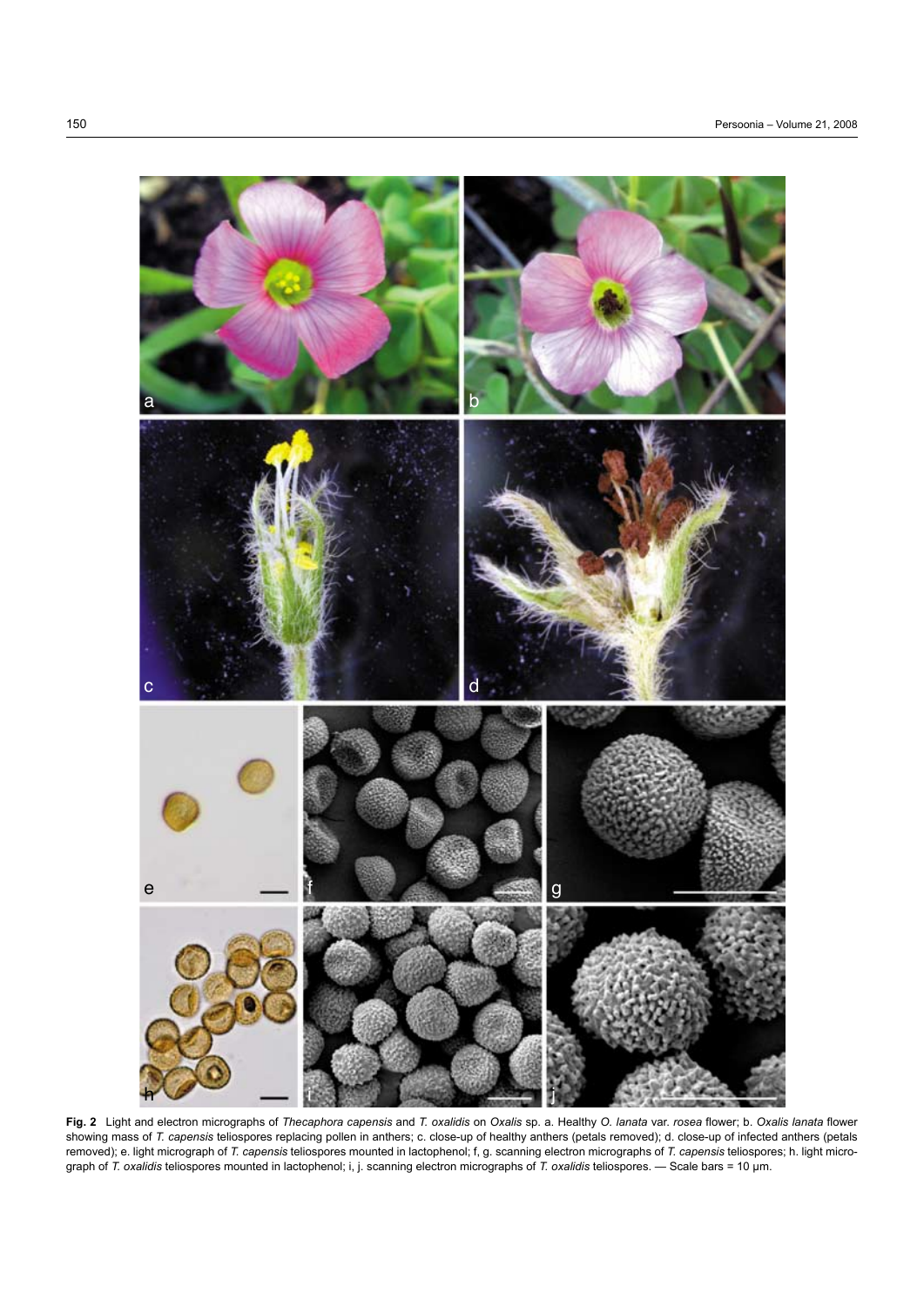uninformative while the rest were constant. Parsimony analysis of the dataset resulted in four trees of 466 steps long, one of these was chosen for presentation (Fig. 1). The consistencyand retention indices were 0.7446 and 0.851, respectively, indicating low homoplasy. The trees resulting from the different analyses were very similar and did not differ markedly from the tree presented by Vánky et al. (2008). Aligned sequences have been deposited in TreeBase (accession number S2201).

All included South African specimens had identical LSU rDNA sequences. In analysis the samples from the South African Oxalis specimens clustered together with strong support (Fig. 1). These samples grouped as sister to T. oxalidis within a strongly supported clade. This Oxalis-associated clade is strongly supported as a derived group within Thecaphora in all analyses (Fig. 1).

### **Taxonomy**

The external morphology of Oxalis lanata specimens infected with this anther-smut did not differ significantly from apparently healthy specimens. Rather than presenting anthers at two different levels as in healthy plants (Salter 1944, Fig. 2c), all anthers of infected plants were carried at approximately the same height (Fig. 2d). The most conspicuous external symptom of infection was the reddish brown teliospore masses (Fig. 2b, d) which were distinct from the normally yellow, pollen-filled anthers. Flowers of infected plants appeared to live longer than those that were healthy.

Light- and scanning-electron microscope studies showed that sori lacked a peridium, columella and sterile cells. Spores were light yellowish brown in colour (Fig. 2e) and were produced singly rather than in spore-balls. The spore surfaces were finely verruculose (Fig. 2f, g). These morphological characteristics are typical of species of Thecaphora and they were similar to those of  $T$ . oxalidis (Fig. 2h-j).

Morphological comparisons and analyses of phylogenetic data provided strong support for the view that the specimens from Oxalis anthers in South Africa represent an undescribed species of Thecaphora. The fungus is, therefore, described as follows:

### Thecaphora capensis Roets & L.L. Dreyer, sp. nov. - Myco-Bank MB508255; Fig. 2

Sori in antheris, vice pollinis massa sporarum pulveracea porphyrea. Sporae unicae globosae  $14-17 \times 16-18$  µm, crocueae nec violaceae, dense irregulatimque subtiliterque microreticulatae, verruculosae, verrucis ad 0.75 µm altis, saepe ad basibus anastomosis. Anamorpha non visa.

Etymology. Name refers to the Cape region of South Africa.

Sori in anthers, replacing pollen with reddish brown powdery mass of spores. Spores single, globose, 14-17 x 16-18 µm, pale yellowish brown (Fig. 2e), lacking violet tints, surface densely, irregularly and finely micro-reticulate, verruculose, warts up to 0.75 µm high, often anastomosing at the bases (Fig. 2f, g). Anamorph not seen.

Specimens examined. SOUTH AFRICA, Western Cape Province, Jonkershoek forestry station (Assegaaibos), on flowers of Oxalis lanata var. rosea, July 2007, F. Roets & L.L. Dreyer, PREM 60075 holotype; HUV 21532 isotype; PREM 60076 paratype; PREM 60077 paratype; PREM 60078 paratype.

#### **DISCUSSION**

This study records the first Thecaphora species to have been discovered in Africa. The smut was shown to represent an undescribed species for which the name T, capensis has been provided. Thecaphora capensis is closely related to T. oxalidis which is also found on Oxalis species but is known only from Asia, Europe and the Americas. The two fungi are similar but they are morphologically distinct and are unlikely to be confused.

Although teliospore size-ranges of T. capensis and T. oxalidis overlap, these species can be readily be distinguished by their teliospore surface ornamentation. The teliospore surface-warts in  $T$ . oxalidis are much larger than those in  $T$ . capensis, resulting in teliospores of  $T$ . oxalidis having a rougher surface sculpture. The most distinct difference between these two species, however, is that the teliospores of T. oxalidis are formed within the fruits of its hosts (anamorph in anthers), while those of T. capensis are formed in the anthers. This study thus introduces the first known Thecaphora species to produce teliospores within the anthers of its host.

Interestingly, there are some groups of smut fungi, where a switch in organ specificity can be observed. Microbotryum is the most prominent example with multiple origins of sporulation in anthers (Kemler et al. 2006), but Antherospora was recently described with the same evolutionary trend and is closely related to Urocystis (Bauer et al. 2008). Thecaphora capensis represents only the second species in the genus associated with Oxalis and only the third species that produce solitary spores rather than spore balls. While T. capensis appears to be confined to O. lanata var. rosea in South Africa, T. oxalidis has been found on various Oxalis spp. and is distributed globally. This global distribution can be ascribed to the wide distribution (e.g. O. stricta) and/or the weedy nature (e.g. O. corniculata) of some of its host plants. It is also very likely that this species is overlooked in other countries in which these hosts occur.

The phylogenetic relationship between the hosts of T. oxalidis and T. capensis is interesting. Thecaphora oxalidis has been reported from various hosts in section Corniculatae (Oberlander pers. comm.), as well as from O. laxa in sect. Alpinae, which is not a close relative of species in sect. Corniculatae. In molecular phylogenetic reconstructions, the southern African species of Oxalis resolve together in a clade with strong support, and the hosts of T. oxalidis and T. capensis are thus phylogenetically distantly related (Oberlander pers. comm.). The O. lanata host of T. capensis resolves within a well-supported subclade of the southern African clade, characterised by the presence of well-developed above-ground stems. The remaining species in this clade have not been carefully inspected for infections by Thecaphora spp., but it seems probable that they would include additional hosts of the smut.

An interesting observation in this study was that all flowers of infected plants had anthers where the pollen was completely replaced by teliospores. This suggests that the fungus grows endophytically in infected plants after infection. All native South African Oxalis spp. are bulbous (Salter 1944) and they only produce stems and leaves during the rainy season (winter in winter rainfall species; summer in summer rainfall species).